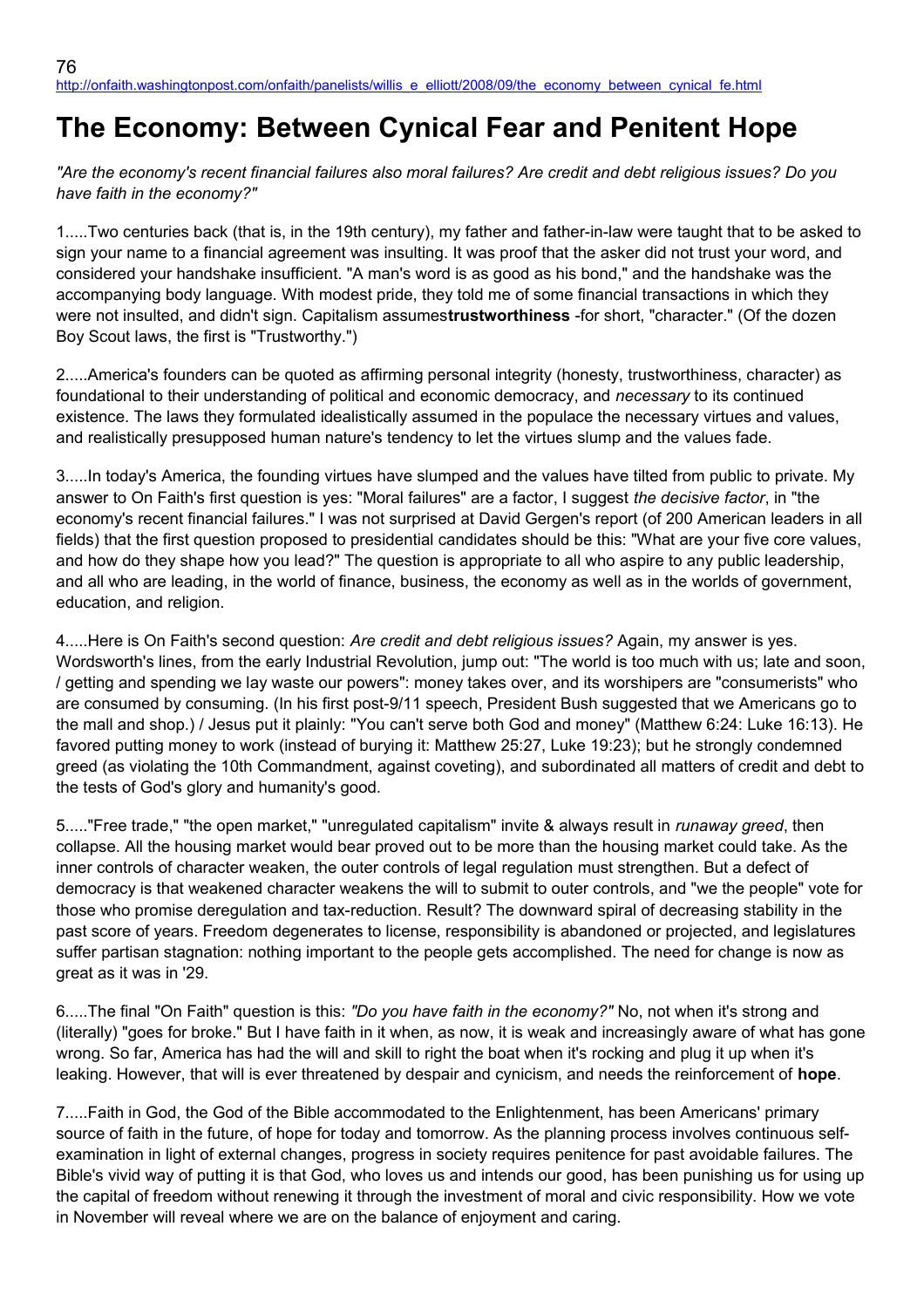## **Comments**

**Please report offensive comments below.**

The Money Changers gives some interesting perspective

Then and now.

**[http://coinage.me/coinage\\_the\\_money\\_changers.htm](http://coinage.me/coinage_the_money_changers.htm)**

**POSTED BY: RICHARD THOMAS | SEPTEMBER 19, 2008 1:48 AM [REPORT OFFENSIVE COMMENT](mailto:blogs@washingtonpost.com?subject=On%20Faith%20Panelists%20Blog%20%20%7C%20%20Richard%20Thomas%20%20%7C%20%20The%20Economy:%20%20Between%20Cynical%20Fear%20and%20Penitent%20Hope%20%20%7C%20%204538715&body=%0D%0D%0D%0D%0D================%0D?__mode=view%26_type=comment%26id=4538715%26blog_id=618)**

L.Kurt Engelhart:

"Morality can be expressed simply by the saying . . " Your morality perhaps. There is no universal morality. Correct me if I am wrong.

"we must all hang together or we will hang separately."

How does that apply to other scenarios, say the sinking of the Titanic. Are those that did not 'hang together' and drown immoral? Are those that escaped Europe before the Holocaust immoral for not staying and 'hanging together'?

"Those who would exploit any resource for their own benefit, without regard for the needs of others like themselves, are immoral, and have the capability to bring all of us to ruin"

The weakness of that statment is the word 'exploit' If I eat a bananna, that is purely for my own benefit. But have I exploited that bannana?

In fact the logical extension of your thesis is that I really should just go ahead and die, get out of the way of everyone else since everyone else is more important than I am. There is no 'I' in morality is there?

**POSTED BY: GLADERUNNER | SEPTEMBER 17, 2008 12:28 PM [REPORT OFFENSIVE COMMENT](mailto:blogs@washingtonpost.com?subject=On%20Faith%20Panelists%20Blog%20%20%7C%20%20Gladerunner%20%20%7C%20%20The%20Economy:%20%20Between%20Cynical%20Fear%20and%20Penitent%20Hope%20%20%7C%20%204537393&body=%0D%0D%0D%0D%0D================%0D?__mode=view%26_type=comment%26id=4537393%26blog_id=618)**

It is a mortal sin to lend money for interest. You are not a Christian if you do so.

**POSTED BY: VERITAS | SEPTEMBER 16, 2008 8:37 PM [REPORT OFFENSIVE COMMENT](mailto:blogs@washingtonpost.com?subject=On%20Faith%20Panelists%20Blog%20%20%7C%20%20Veritas%20%20%7C%20%20The%20Economy:%20%20Between%20Cynical%20Fear%20and%20Penitent%20Hope%20%20%7C%20%204536764&body=%0D%0D%0D%0D%0D================%0D?__mode=view%26_type=comment%26id=4536764%26blog_id=618)**

## L.KURT ENGELHART

You wrote, "Morality can be expressed simply by the saying, "we must all hang together or we will hang separately." Hanging together is the essence of morality.", hanging together has absolutely nothing to do with morality.

"Hanging together" might be nothing better than mob rule. Pure democracy can also be nothing but mob rule, if the majority does not care for the minority, they can squash them and they would be telling the truth saying that it was democracy in action, would they not?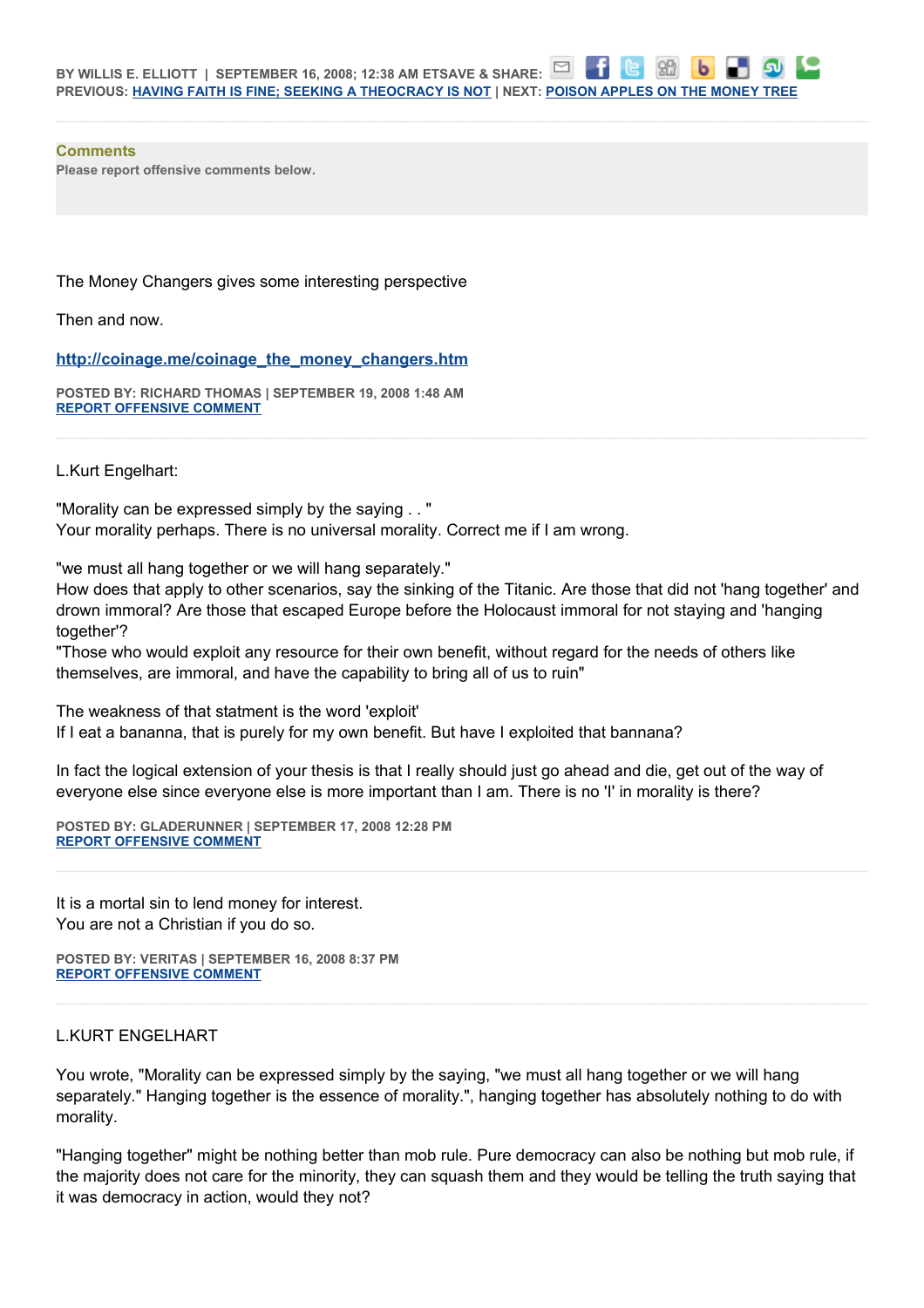You went on to say, " Those who would exploit any resource for their own benefit, without regard for the needs of others like themselves, are immoral, and have the capability to bring all of us to ruin.", THE NEED OF OTHERS LIKE THEMSELVES.

What about those that are not like "themselves" or should they be ignored or looked down upon or just simply thought of as sub-human.

As long as anyone has a us vs them attitude concerning any other human being be it: nationalistic, form of government, religion, race, or whatever, there will be exploitation, don't you think?

Have you ever heard the phrase, We're Number 1, well for someone to be number 1 in that way, means that all the others are less than number 1, does it not?

By the way, America was not set up as a democracy but as a republic form of government, as I said earlier pure democracy can degenerate into mob rule, and I am not speaking of a benevolent mob rule, very quickly given the right set of circumstances.

Morality comes from within because it cannot be forced on someone from outside, that is coersion.

Take care, be ready.

Sincerely, Thomas Paul Moses Baum.

**POSTED BY: THOMAS BAUM | SEPTEMBER 16, 2008 7:38 PM [REPORT OFFENSIVE COMMENT](mailto:blogs@washingtonpost.com?subject=On%20Faith%20Panelists%20Blog%20%20%7C%20%20Thomas%20Baum%20%20%7C%20%20The%20Economy:%20%20Between%20Cynical%20Fear%20and%20Penitent%20Hope%20%20%7C%20%204536718&body=%0D%0D%0D%0D%0D================%0D?__mode=view%26_type=comment%26id=4536718%26blog_id=618)**

Morality can be expressed simply by the saying, "we must all hang together or we will hang separately." Hanging together is the essence of morality. Those who would exploit any resource for their own benefit, without regard for the needs of others like themselves, are immoral, and have the capability to bring all of us to ruin. This is a lesson that cannot be learned in one lifetime, maybe not even in several, but it is a lesson that any educated and experienced human being knows well. What we have not yet learned is how to deal with the immoral among us when they have achieved great power, and can no longer be held morally accountable. Democratic government is the treatment we have been experimenting with.

**POSTED BY: L.KURT ENGELHART | SEPTEMBER 16, 2008 4:52 PM [REPORT OFFENSIVE COMMENT](mailto:blogs@washingtonpost.com?subject=On%20Faith%20Panelists%20Blog%20%20%7C%20%20L.Kurt%20Engelhart%20%20%7C%20%20The%20Economy:%20%20Between%20Cynical%20Fear%20and%20Penitent%20Hope%20%20%7C%20%204536558&body=%0D%0D%0D%0D%0D================%0D?__mode=view%26_type=comment%26id=4536558%26blog_id=618)**

--- Let the Bush's, Chaneys et al, and Bankers Swallow & Loose. Not Tax Payers & Home, Condo, Coop Owners!

--- ABOLISH 'CREDiT SLAVERY" & their Credit Slave Owners in AMERiCA & World NOW!

Explanation:

The first misconception that most people have is that the Federal Reserve Bank is a branch of the US government. IT IS NOT. THE FEDERAL RESERVE BANK IS A PRIVATE COMPANY.

Most people believe it is as American as the Constitution. THE FACT IS THE CONSTITUTION FORBIDS IT'S EXISTENCE. Article 1, Section 8 of the Constitution states that Congress shall have the power to create money and regulate the value thereof, NOT A BUNCH OF INTERNATIONAL BANKERS!

Today the FED controls and profits by printing WORTHLESS PAPER, called money, through the Treasury, regulating its value, AND THE BIGGEST OUTRAGE OF ALL, COLLECTING INTEREST ON IT! (THE SO-CALLED NATIONAL DEBT). The FED began with approximately 300 people or banks that became owners, stockholders purchasing stock at \$100 per share - the stock is not publicly traded) in the Federal Reserve Banking System. They make up an international banking cartel of wealth beyond comparison.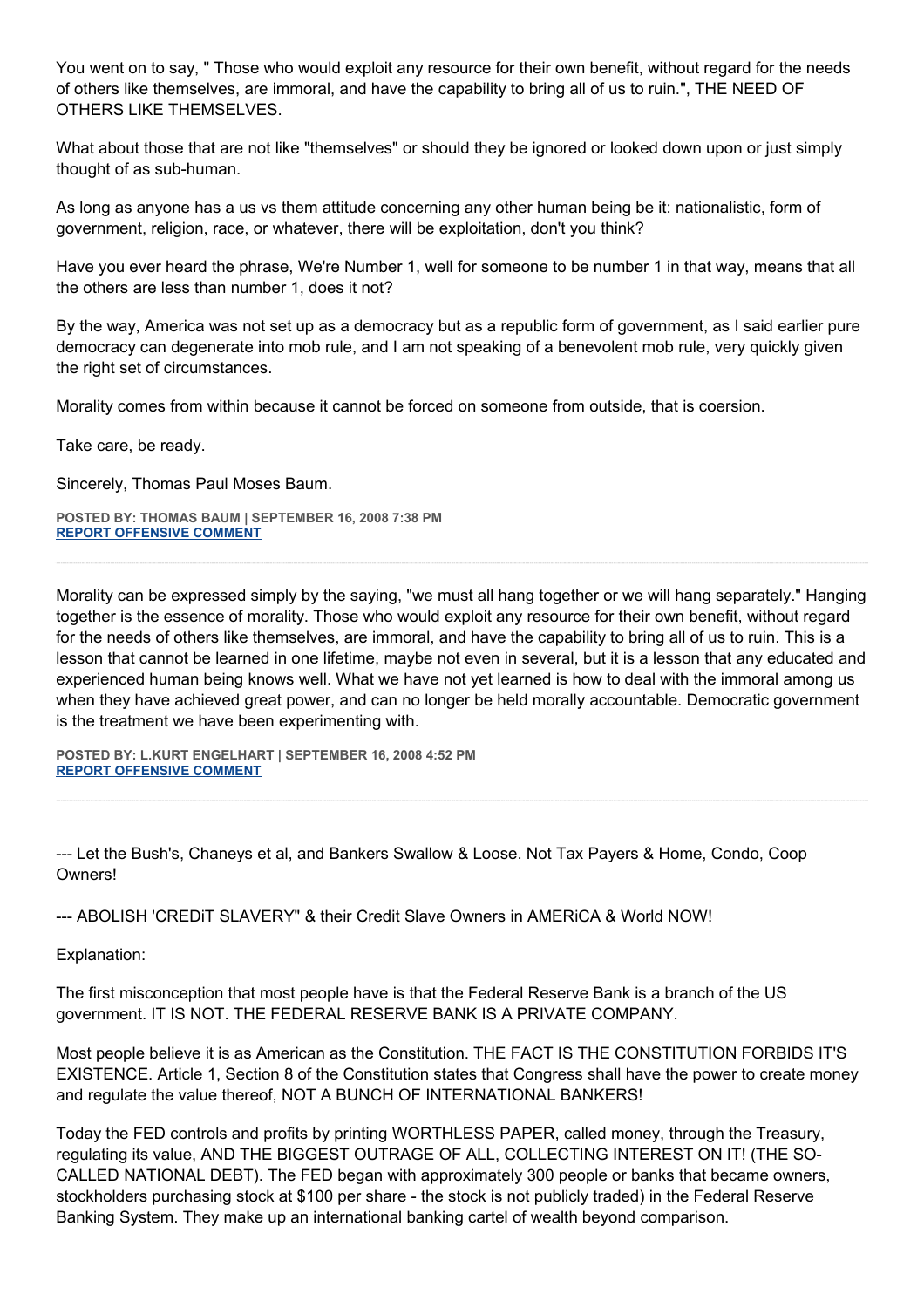The FED banking system collects billions of dollars in interest annually and distributes the profits to its shareholders. The Congress illegally gave the FED the right to print money through the Treasury at no interest to the FED.

The FED creates money from nothing, and loans it back to us through banks, and charges interest on our currency. The FED also buys Government debt with money printed on a printing press and charges U.S. taxpayers interest. Many Congressmen and Presidents say this is fraud. Who actually owns the Federal Reserve Central Banks?

The ownership of the 12 Central banks, a very well kept secret, has been revealed: 1. Rothschild Bank of London 2. Warburg Bank of Hamburg [ROTHCHILDS] 3. Rothschild Bank of Berlin 4. LEHMAN Brothers of New York 5. Lazard Brothers of Paris [ROTHCHILDS] 6. Kuhn Loeb Bank of New York 7. Israel Moses Seif Banks of Italy 8. GOLDMAN, Sachs of New York 9. Warburg Bank of Amsterdam [ROTHCHiLDS] 10. Chase Manhattan Bank of New York.

Intellectual Credits to:**<http://www.commongroundcommonsense.org/forums/lofiversion/index.php/t61457.html>**

--------------------------------------------------

The 1st Signs of Americas Woes [Depression], was when 'The BANKERS' sold-off, or 'Spun-off' the Commodities EXCHANGES & then the Various Stock Exchanges (Electronic or Not) who found themselves in "I.P.O.'s (Initial Public Offerings), just like the Companies that they Made 'MARKETS" in & at!

iMPORTANT: Bamkers make Money (Brokerages) Either during BOOMS (Up, BULL) & or BUSTS (down, BEARS)!

--------------------------------------------------

iNCAMERA (Secret) The OIL CARTELs of Earth Threatened the U.S. Reserve via G.W. Bush & Chaney & McCain, that They Will CHANGE or Switch 'PETRO-DOLLAR" Currencys with someone Else. Possibly Both or a Mix with The Russia (RUBLE) & the European (EURO). Or a Third Currency.

-------------------------------------------

REMEMBER & Never Forget: The vPrez Dan Quale & Bush's & John McCain's "KEATiNG-5 'Savings & Load [Commercial Loans] Scandals"!

**[http://en.wikipedia.org/wiki/Keating\\_Five](http://en.wikipedia.org/wiki/Keating_Five)**

REMEMBER & NEVER Forget the "ENRON" Evangelical Scandal!

**[http://en](http://en/)** .wikipedia.org/wiki/Enron

REMEMBER & Never Forget Todays BUSH's, CHANEYs, McCains, .. Quazi Gov & Private "FREDDiE Mac & Fannie May" Home Mortgage Scandal. Note: The KOREAN (South) DEVELOPMENT BANK is the Culprit in **Americal** 

**[http://www](http://www/)** .annaly.com/ie/ffmfaq.html

----

ATTENTiON, R.E.P.U.B.L.i.C.A.N.s:

----------------------------------

GOOD Bye For the next 20 Years! Good Riddence McCAiN/Palin!

---------------------------------- H E L L O: DEMOCRATS! H E L L O OBAMA-BiDEN!